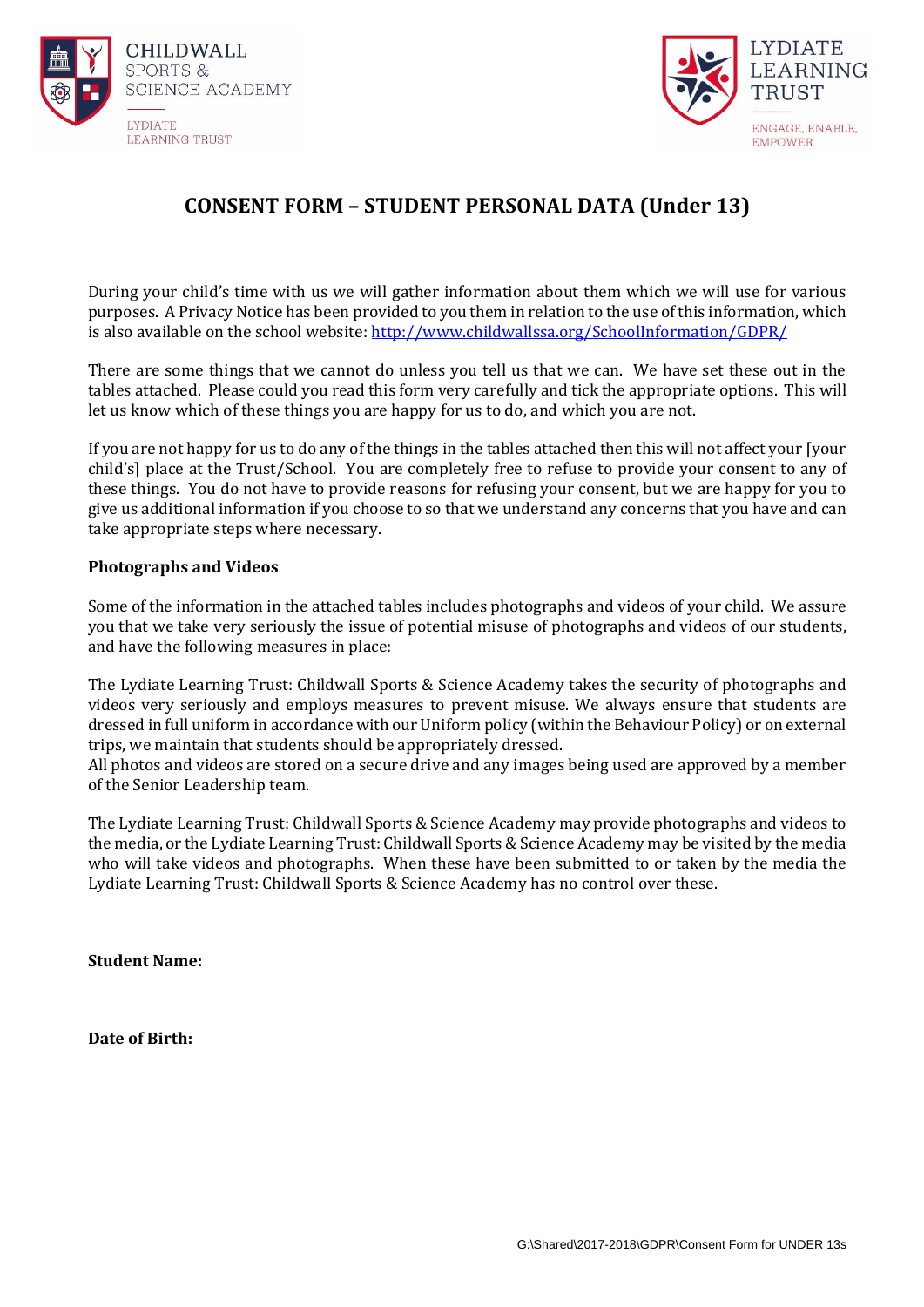## **Celebrating Your Child's Achievements and Reporting on Events**

We are very proud of the achievements of all of our students, and we want to be able to celebrate these achievements both within the Lydiate Learning Trust: Childwall Sports & Science Academy and with others. We may also want to report on significant events which involve our students, such as visits from dignitaries. This will involve providing information about involvement in certain activities such as sports.

|                                                                                                                                         | Yes | N <sub>o</sub> |
|-----------------------------------------------------------------------------------------------------------------------------------------|-----|----------------|
| In order to celebrate my child's achievements, I am happy for the Lydiate<br>Learning Trust: Childwall Sports & Science Academy to use: |     |                |
| Photographs of my child                                                                                                                 |     |                |
| Videos of my child                                                                                                                      |     |                |
| The following information may be used with the above:                                                                                   |     |                |
| Name                                                                                                                                    |     |                |
| Class                                                                                                                                   |     |                |
| Year Group                                                                                                                              |     |                |
| I am happy for the following information to be used but only without<br>photographs or videos of me [my child]:                         |     |                |
| Name                                                                                                                                    |     |                |
| Class                                                                                                                                   |     |                |
| Year Group                                                                                                                              |     |                |
| I am happy for the information selected above to be used:                                                                               |     |                |
| On internal screens which may also be viewed by visitors to the school<br>$\bullet$<br>site [and/or on internal notice boards]          |     |                |
| On the Lydiate Learning Trust: Childwall Sports & Science Academy<br>٠<br>intranet                                                      |     |                |
| On the Lydiate Learning Trust: Childwall Sports & Science Academy<br>website                                                            |     |                |
| On the Lydiate Learning Trust: Childwall Sports & Science Academy<br>social media sites                                                 |     |                |
| In local news media - newspapers, websites and television<br>٠                                                                          |     |                |
| In national news media - newspapers, websites and television                                                                            |     |                |

## **Promoting the Lydiate Learning Trust: Childwall Sports & Science**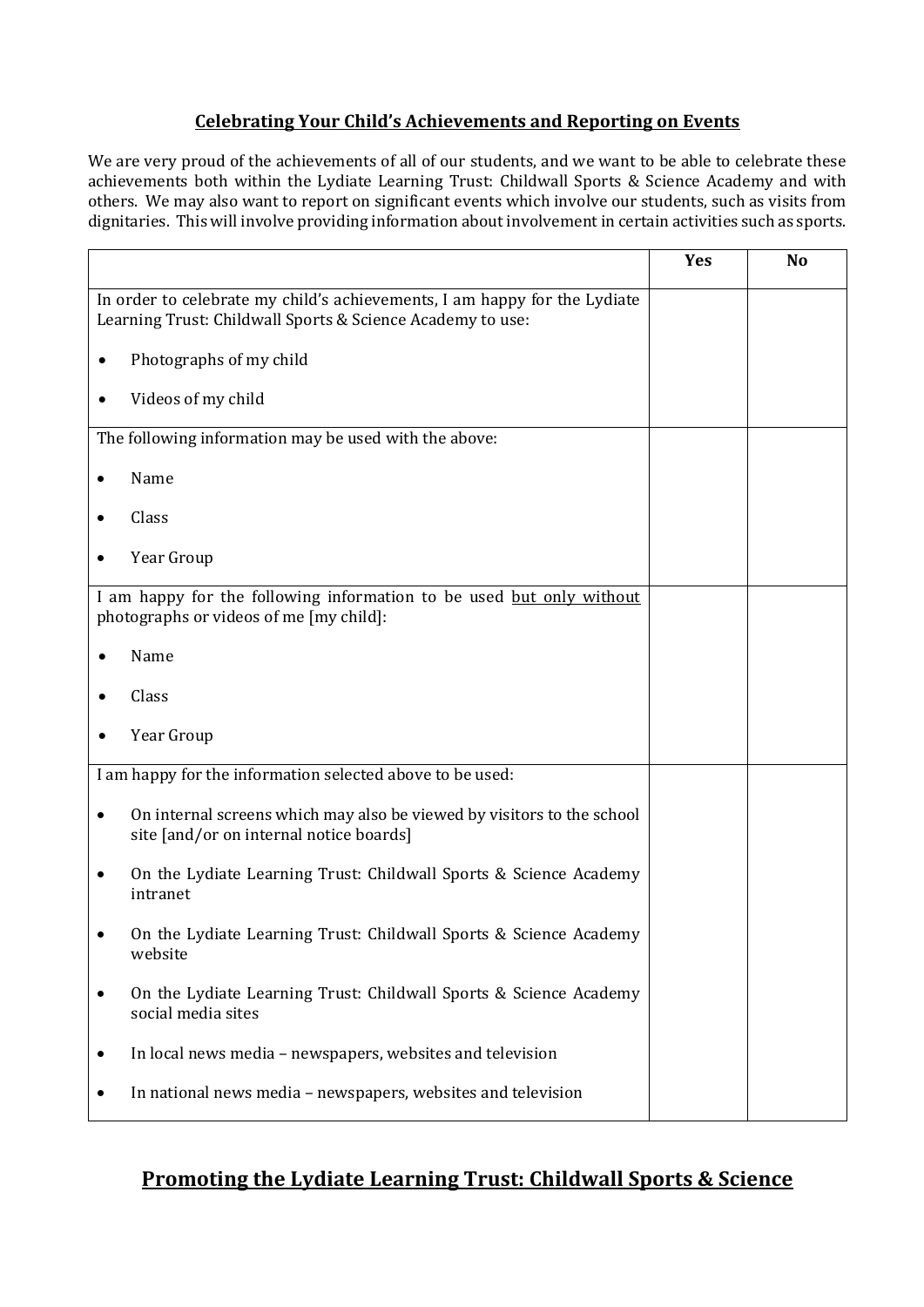We want to be able to promote the Lydiate Learning Trust: Childwall Sports & Science Academy to attract new students, and to show the quality of the Trust/School. As part of this we would like to be able to use photographs and videos of our students in promotional material.

|                                                                                                                                                             | Yes | <b>No</b> |
|-------------------------------------------------------------------------------------------------------------------------------------------------------------|-----|-----------|
| I am happy for the information selected below to be used for the<br>purpose of promoting the Lydiate Learning Trust: Childwall<br>Sports & Science Academy: |     |           |
| Photographs of my child                                                                                                                                     |     |           |
| Videos of my child                                                                                                                                          |     |           |
| The following information may be used with the above:                                                                                                       |     |           |
| Name                                                                                                                                                        |     |           |
| Class                                                                                                                                                       |     |           |
| Year Group                                                                                                                                                  |     |           |
| [INSERT AS REQUIRED BY THE TRUST/ACADEMY/SCHOOL]                                                                                                            |     |           |
| I am happy for the following information to be used but only<br>without photographs or videos of me [my child]:                                             |     |           |
| Name                                                                                                                                                        |     |           |
| Class                                                                                                                                                       |     |           |
| Year Group                                                                                                                                                  |     |           |
| [INSERT AS REQUIRED BY THE TRUST/ SCHOOL]                                                                                                                   |     |           |
| I am happy for the information selected above to be used:                                                                                                   |     |           |
| On the Lydiate Learning Trust: Childwall Sports &<br>Science Academy website                                                                                |     |           |
| In the Lydiate Learning Trust: Childwall Sports & Science<br>Academy prospectus                                                                             |     |           |
|                                                                                                                                                             |     |           |